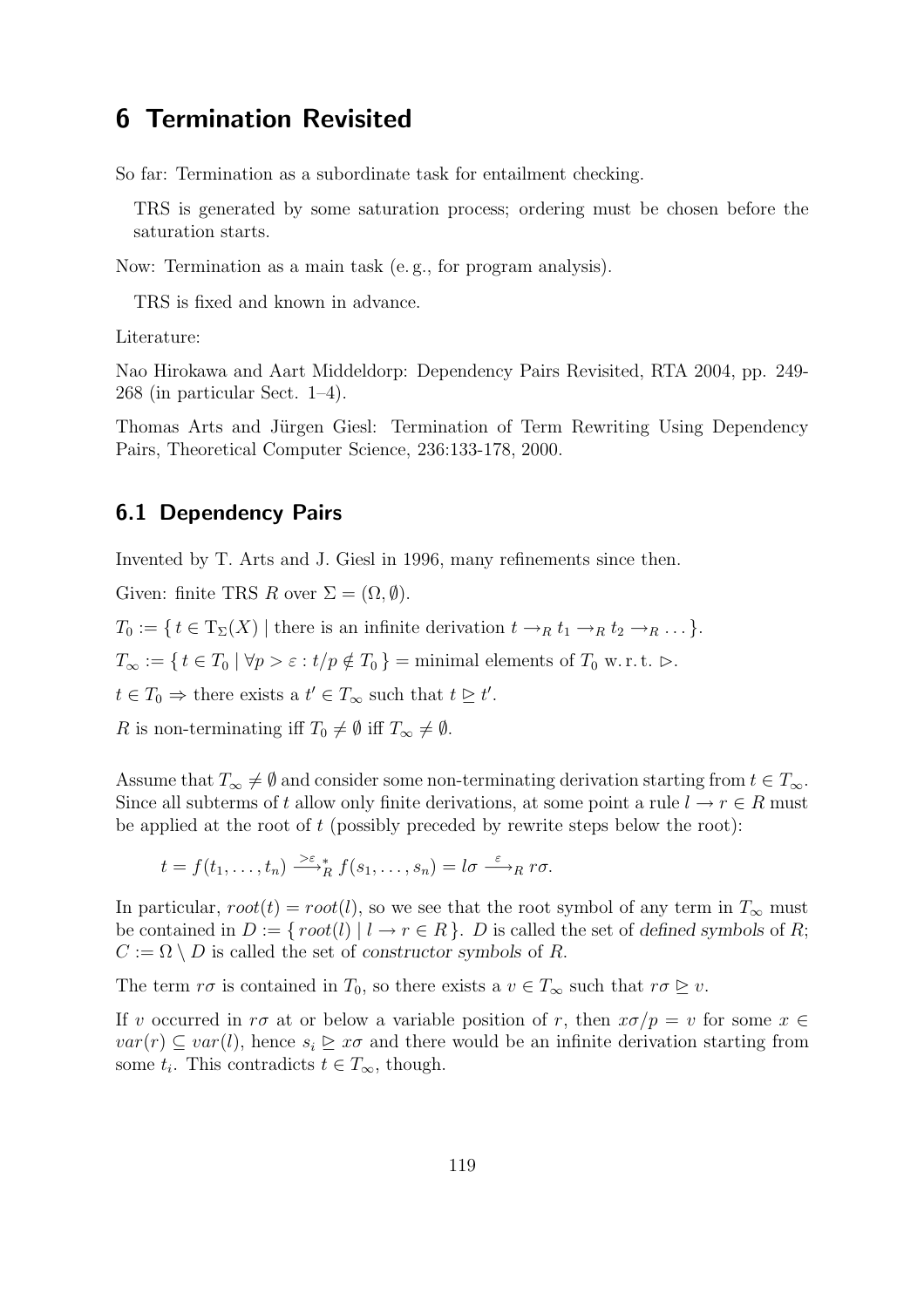Therefore,  $v = u\sigma$  for some non-variable subterm u of r. As  $v \in T_{\infty}$ , we see that  $root(u) = root(v) \in D$ . Moreover, u cannot be a proper subterm of l, since otherwise again there would be an infinite derivation starting from some  $t_i$ .

Putting everything together, we obtain

$$
t = f(t_1, \ldots, t_n) \xrightarrow{\vphantom{X}^{\vphantom{X}\smash{\otimes} t}} R \ f(s_1, \ldots, s_n) = l\sigma \xrightarrow{\varepsilon} R \ r\sigma \trianglerighteq u\sigma
$$

where  $r \triangleright u$ ,  $root(u) \in D$ ,  $l \not\triangleright u$ ,  $u$  is not a variable.

Since  $u\sigma \in T_{\infty}$ , we can continue this process and obtain an infinite sequence.

If we define  $S := \{ l \to u \mid l \to r \in R, r \geq u, root(u) \in D, l \not\triangleright u, u \notin X \}$ , we can combine the rewrite step at the root and the subterm step and obtain

$$
t \xrightarrow{\gt \varepsilon} \nolimits_R^* l \sigma \xrightarrow{\varepsilon} \nolimits_S u \sigma.
$$

To get rid of the superscripts  $\varepsilon$  and  $>\varepsilon$ , it turns out to be useful to introduce a new set of function symbols  $f^{\sharp}$  that are only used for the root symbols of this derivation:

$$
\Omega^{\sharp} := \{ f^{\sharp}/n \mid f/n \in \Omega \}.
$$

For a term  $t = f(t_1, \ldots, t_n)$  we define  $t^{\sharp} := f^{\sharp}(t_1, \ldots, t_n)$ ; for a set of terms T we define  $T^{\sharp} := \{ t^{\sharp} \mid t \in T \}.$ 

The set of dependency pairs of a TRS  $R$  is then defined by

$$
DP(R) := \{ l^{\sharp} \to u^{\sharp} \mid l \to r \in R, r \ge u, root(u) \in D, l \not\triangleright u, u \notin X \}.
$$

For  $t \in T_{\infty}$ , the sequence using the S-rule corresponds now to

$$
t^{\sharp} \rightarrow_R^* l^{\sharp} \sigma \rightarrow_{DP(R)} u^{\sharp} \sigma
$$

where  $t^{\sharp} \in T_{\infty}^{\sharp}$  and  $u^{\sharp}\sigma \in T_{\infty}^{\sharp}$ .

(Note that rules in R do not contain symbols from  $\Omega^{\sharp}$ , whereas all roots of terms in  $DP(R)$  come from  $\Omega^{\sharp}$ , so rules from R can only be applied below the root and rules from  $DP(R)$  can only be applied at the root.)

Since  $u^{\sharp}\sigma$  is again in  $T^{\sharp}_{\infty}$ , we can continue the process in the same way. We obtain: R is non-terminating iff there is an infinite sequence

$$
t_1 \rightarrow_R^* t_2 \rightarrow_{DP(R)} t_3 \rightarrow_R^* t_4 \rightarrow_{DP(R)} \dots
$$

with  $t_i \in T^{\sharp}_{\infty}$  for all *i*.

Moreover, if there exists such an infinite sequence, then there exists an infinite sequence in which all DPs that are used are used infinitely often. (If some DP is used only finitely often, we can cut off the initial part of the sequence up to the last occurrence of that DP; the remainder is still an infinite sequence.)

Such infinite sequences correspond to "cycles" in the "dependency graph":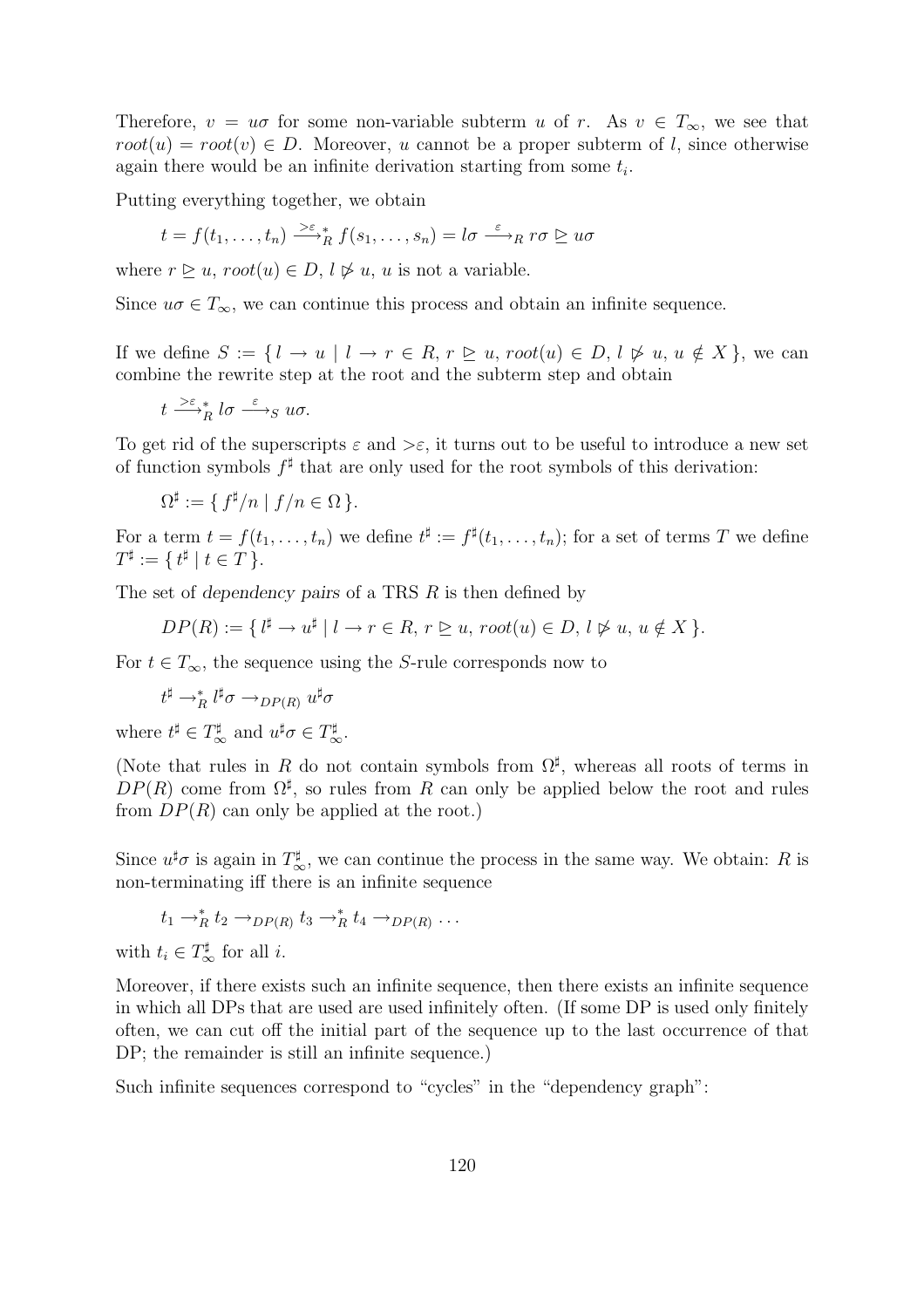Dependency graph  $DG(R)$  of a TRS R:

directed graph

nodes: dependency pairs  $s \to t \in DP(R)$ 

edges: from  $s \to t$  to  $u \to v$  if there are  $\sigma$ ,  $\tau$  such that  $t\sigma \to_R^* u\tau$ .

Intuitively, we draw an edge between two dependency pairs, if these two dependency pairs can be used after another in an infinite sequence (with some R-steps in between). While this relation is undecidable in general, there are reasonable overapproximations:

The functions *cap* and *ren* are defined by:

$$
cap(x) = x
$$
  
\n
$$
cap(f(t_1, ..., t_n)) = \begin{cases} y & \text{if } f \in D \\ f(cap(t_1), ..., cap(t_n)) & \text{if } f \in C \cup D^{\sharp} \end{cases}
$$
  
\n
$$
ren(f(t_1, ..., t_n)) = f(ren(t_1), ..., ren(t_n))
$$

The overapproximated dependency graph contains an edge from  $s \to t$  to  $u \to v$  if  $ren(cap(t))$  and u are unifiable.

A cycle in the dependency graph is a non-empty subset  $K \subseteq DP(R)$  such that there is a non-empty path from every DP in  $K$  to every DP in  $K$  (the two DPs may be identical).

Let  $K \subseteq DP(R)$ . An infinite rewrite sequence in  $R \cup K$  of the form

$$
t_1 \rightarrow_R^* t_2 \rightarrow_K t_3 \rightarrow_R^* t_4 \rightarrow_K \ldots
$$

with  $t_i \in T_{\infty}^{\sharp}$  is called K-minimal, if all rules in K are used infinitely often.

R is non-terminating iff there is a cycle  $K \subseteq DP(R)$  and a K-minimal infinite rewrite sequence.

## 6.2 Subterm Criterion

Our task is to show that there are no K-minimal infinite rewrite sequences.

Suppose that every dependency pair symbol  $f^{\sharp}$  in K has positive arity (i.e., no constants). A simple projection  $\pi$  is a mapping  $\pi : \Omega^{\sharp} \to \mathbb{N}$  such that  $\pi(f^{\sharp}) = i \in$  $\{1,\ldots,arity(f^{\sharp})\}.$ 

We define  $\pi(f^{\sharp}(t_1,\ldots,t_n))=t_{\pi(f^{\sharp})}.$